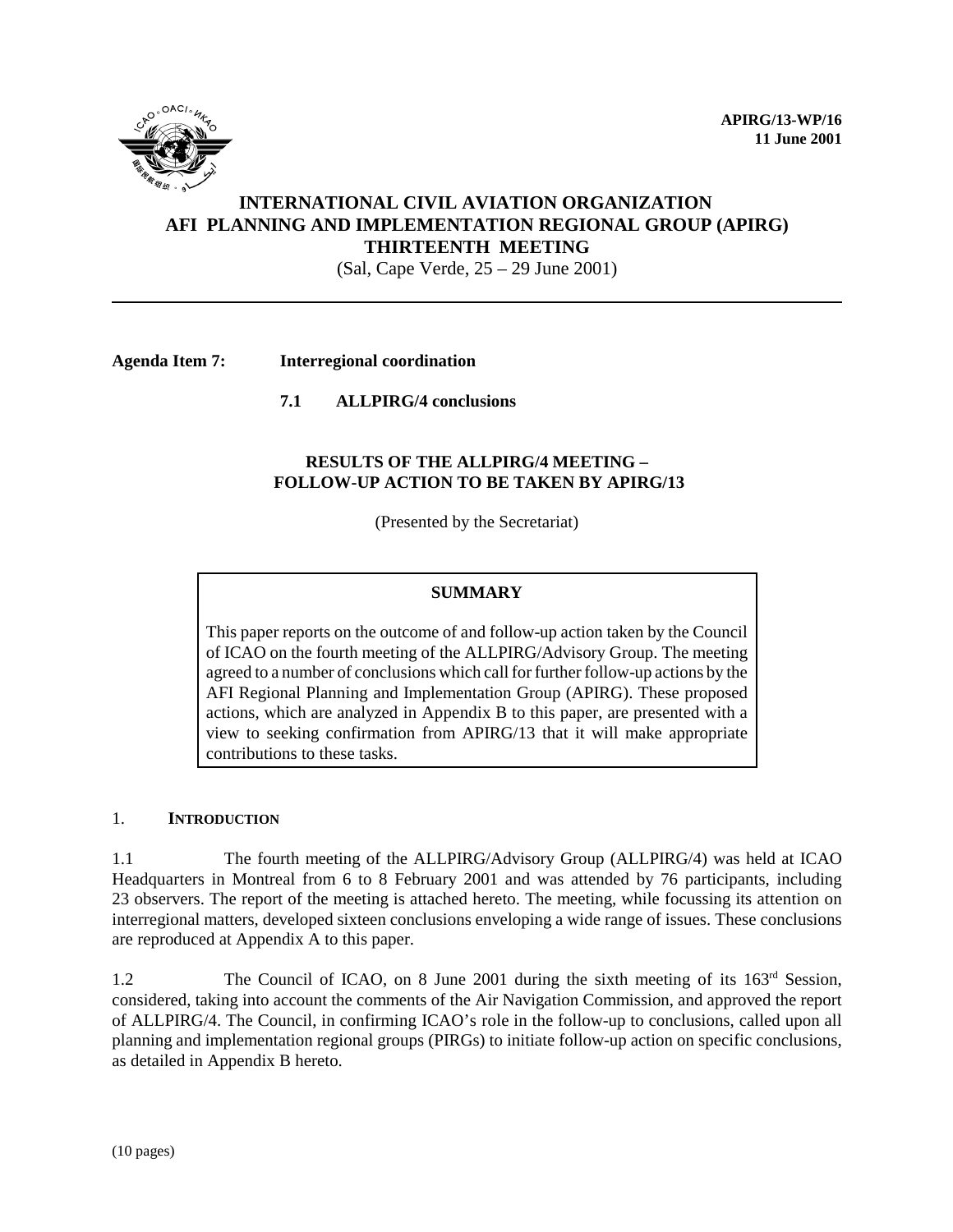#### APIRG/13-WP/16 - 2 -

## 2. **PROPOSED FOLLOW-UP TO THE CONCLUSIONS OF THE ALLPIRG/4 MEETING**

2.1 The scope of the follow-up action by planning and implementation regional groups (PIRGs) on the conclusions, in some cases, extends to States and other CNS/ATM partners. This distinction becomes clear when the required follow-up to ALLPIRG/4's conclusions are examined in Appendix B. In those cases, it is clearly desirable that follow-up action be coordinated.

2.2 It is considered that one of the first coordination efforts required by APIRG/13 will be to establish the sub-tasks associated with each follow-up action, and evaluate the resources required. APIRG/13 will then need to confirm its role in the follow-up, as well as its commitment to providing the necessary resources.

## 3. **ACTION BY THE MEETING**

3.1 In light of the above, the meeting, on the basis of its analysis of the appendices, is invited to:

- a) confirm the follow-up role, as necessary, of APIRG; and
- b) provide guidance, if any.

– – – – – – – – – –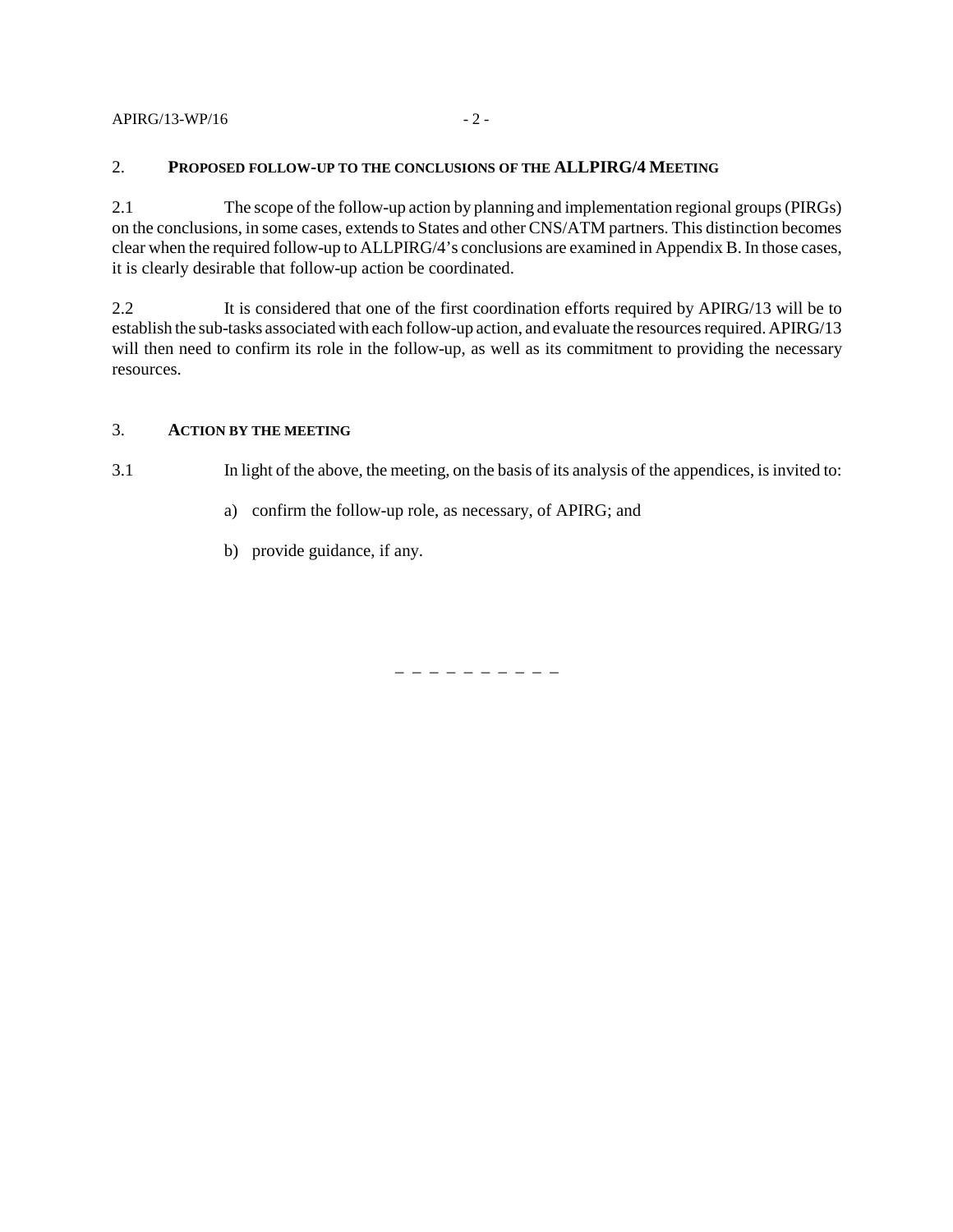## **APPENDIX A**

## **CONCLUSIONS DEVELOPED BY ALLPIRG/4**

# **Conclusion 4/1 – A general framework and terms of reference for interregional coordination meetings**

That the Council agree to adopt a general framework and terms of reference for interregional coordination meetings (IRCMs) as set out in Appendices A and B to the report on Agenda Item 2.

#### **Conclusion 4/2 – Interregional meetings specifically dedicated to interface areas**

That ICAO convene interregional meetings, as and when required, to address the specifically focussed interface problems and other issues of neighbouring States and/or neighbouring regions as a whole.

## **Conclusion 4/3 – Increased emphasis on addressing interregional issues and missing elements**

That, with a view to facilitating interregional planning and the harmonization of air navigation systems, ICAO and the CNS/ATM partners put more emphasis on the addressing of interregional issues and the missing elements as outlined in Appendix C to the report on Agenda Item 2.

#### **Conclusion 4/4 – Publication and maintenance of ANP/FASID documents**

That:

- a) ICAO ensure that sufficient resources and priorities are accorded to the publication of ANP/FASID documents; and
- b) the ANP/FASID be kept up-to-date through regular amendments thereto.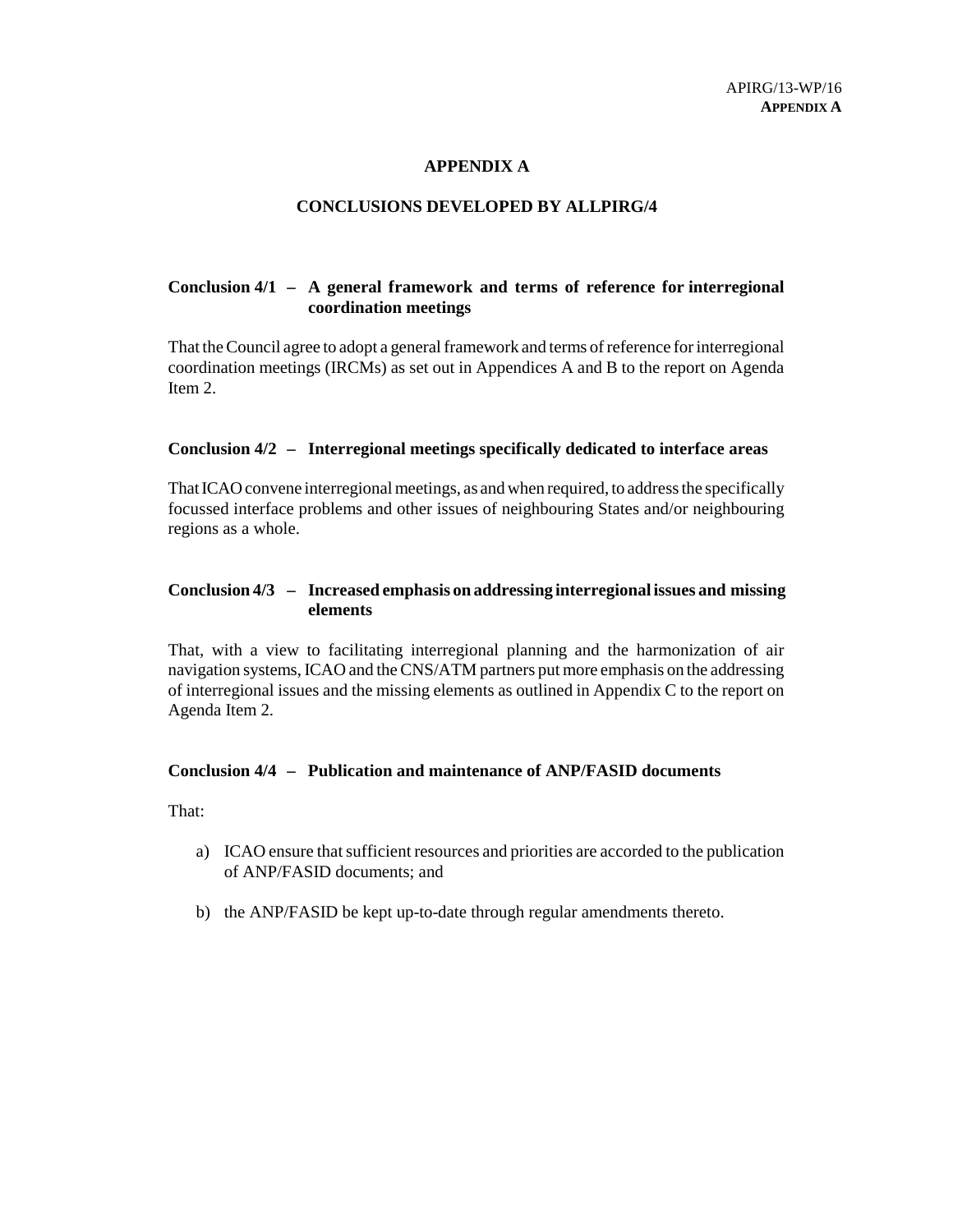## **Conclusion 4/5 – Consistency in aeronautical information**

That, on the basis of work being done in the European Region, ICAO:

- a) make every effort to increase the awareness of all States of the need to ensure the consistency of aeronautical information, including the development of additional guidance material, if necessary; and
- b) draw States' attention to the importance of implementation of the new ICAO standard aeronautical information publication format.

## **Conclusion 4/6 – RVSM certification process**

That ICAO develop a suitable standard for use by States in certification of aircraft for RVSM operation and provide appropriate guidance to support the global harmonization of RVSM approval processes.

## **Conclusion 4/7 – Adoption of a uniform format for the reporting of WGS-84 implementation**

That the table available at Appendix D to the report on Agenda Item 2 be adopted as a uniform format for the reporting of WGS-84 implementation by PIRGs and States.

#### **Conclusion 4/8 – Environmental benefits of CNS/ATM systems**

That:

- a) ICAO Regional Offices and PIRGs support ICAO/CAEP efforts to expand the methodology for the quantification of CNS/ATM environmental benefits to each region by collecting data, as necessary;
- b) ICAO/CAEP continue its work on the expansion of the methodology for the assessment of the environmental benefits associated with the implementation of CNS/ATM systems to the various regions; and
- c) ICAO proceeds with the revision of the methodology for inclusion in the *Global Air Navigation Plan for CNS/ATM Systems* (Doc 9750) at the earliest opportunity.

#### **Conclusion 4/9 – Support for the ICAO position at WRC-2003**

That regional planning groups and regional offices address matters concerning the allocation and protection of radio frequency spectrum, in coordination with national civil aviation authorities, ICAO Headquarters and regional telecommunication organizations.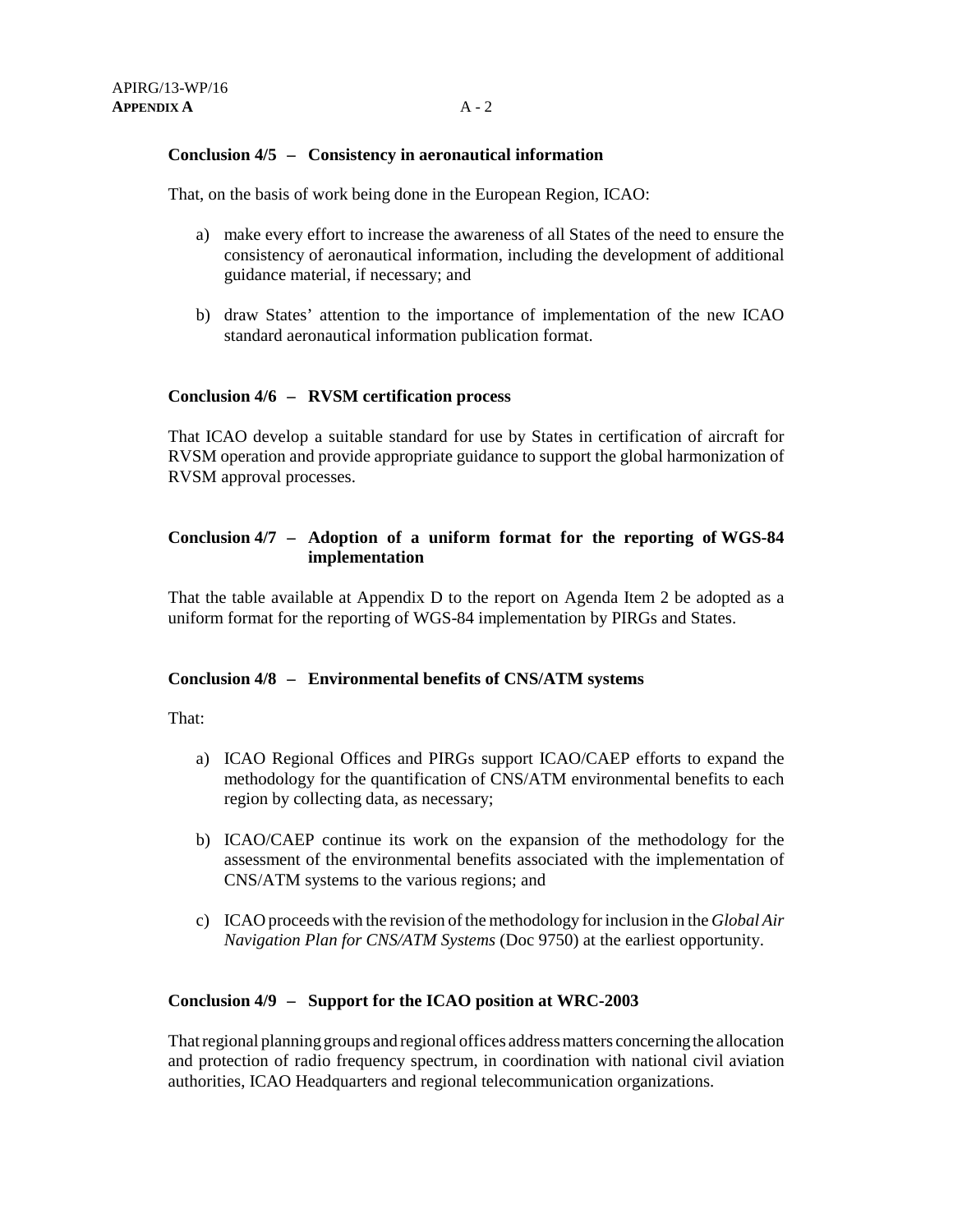## **Conclusion 4/10 – Reporting of shortcomings and deficiencies**

That where a State, by virtue of Article 38, has notified ICAO of a difference to Standards and Recommended Practices governing the actual provision of facilities and services listed in an air navigation plan, the non-implementation of a facility or service, in the context of the uniform methodology for the identification and reporting of air navigation shortcomings and deficiencies, should not be reported as either a shortcoming or a deficiency when it has no negative impact on safety, regularity and/or efficiency.

## **Conclusion 4/11 – Single definition**

That ICAO be invited to refine the following single definition of a shortcoming/deficiency with a view to its incorporation into the uniform methodology for the identification and reporting of air navigation shortcomings and deficiencies:

"A *deficiency* is a situation where a facility, service or a procedure is not provided in accordance with ICAO Standards and Recommended Practices which has a negative impact on the safety, regularity and/or efficiency of international civil aviation".

#### **Conclusion 4/12 – EUROCONTROL planning and implementation methods**

That, with a view to benefitting from EUROCONTROL's experience and expertise in the field of performance-driven planning and implementation methods, particularly with regard to the collaborative links that the agency maintained with its CNS/ATM partners, PIRGs:

- a) study the approach to planning and implementation taken by EUROCONTROL, with a view to the possible application of its elements in their respective regions of responsibility; and
- b) take steps to issue appropriate invitations for EUROCONTROL's attendance at PIRG meetings.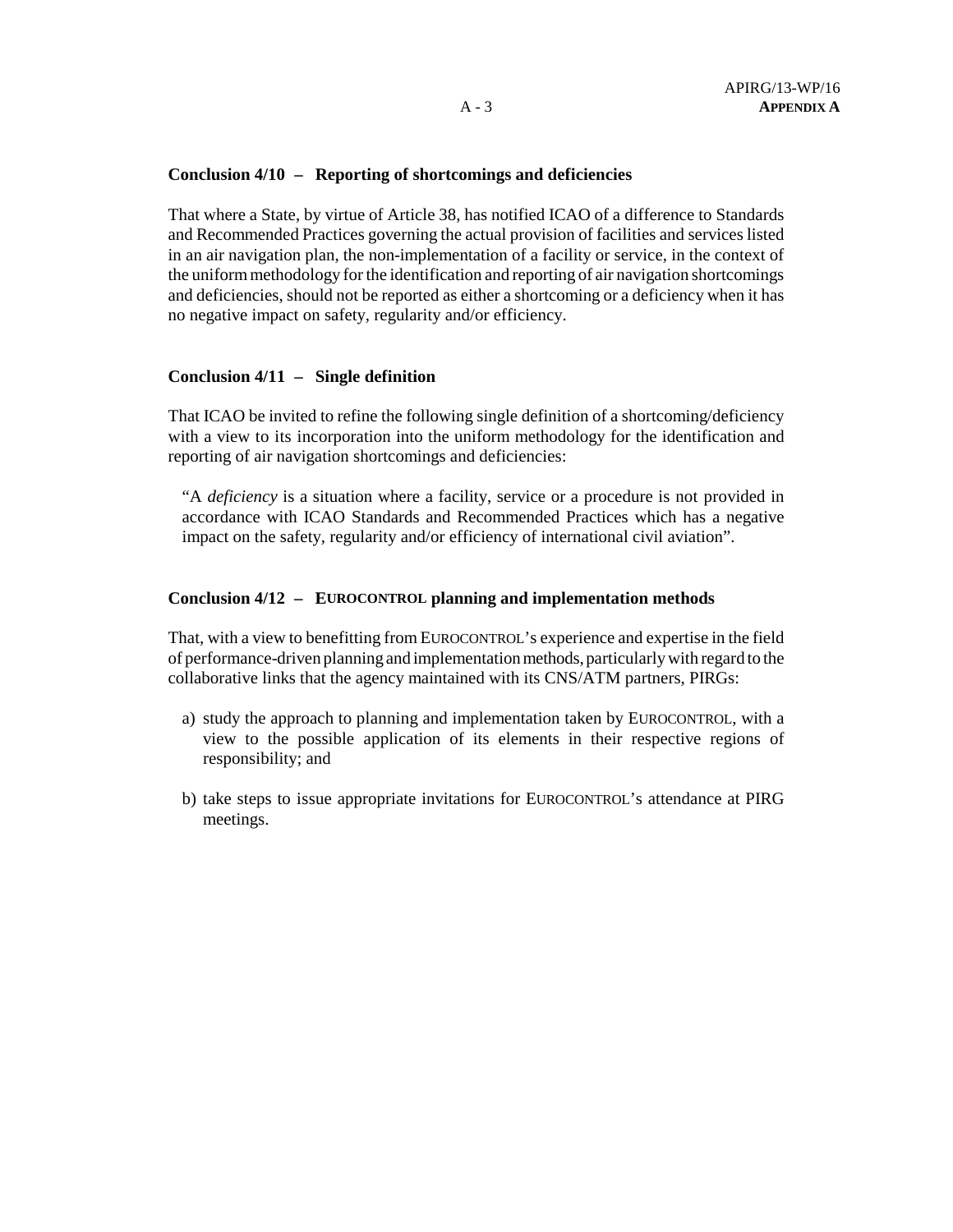#### **Conclusion 4/13 – Database developments**

#### That ICAO:

- a) post promptly all tabular material from all regional air navigation plans relating to facilities and services to an ICAO-controlled web site in a simple PDF format;
- b) invite CNS/ATM partners to post their relevant planning material on the web site referred to in a) above;
- c) provide appropriate free access to relevant ICAO Headquarters' Sections, Regional Offices, PIRGs and participating CNS/ATM partners;
- d) maintain the currency of this database, *inter alia*, to take account of amendments made to hard copy ANPs;
- e) with the assistance of PIRGs and interested CNS/ATM partners, refine and develop the database, as a matter of urgency, to provide access and functionality commensurate with its use as a planning tool and in line with ICAO sale of publications practices.

#### **Conclusion 4/14 – Expansion of the Universal Safety Oversight Audit Programme**

That the Universal Safety Oversight Audit Programme be expanded to include Annexes 11 and 14 and the necessary resources be made available.

#### **Conclusion 4/15 – Remedial action**

That, in following up the audits carried out in the context of the Universal Safety Oversight Audit Programme, the necessary remedial actions be taken as a matter of urgency.

## **Conclusion 4/16 – Databases for CNS/ATM systems planning activities**

That ICAO set up a mechanism to collect and update the relevant data to be used by regions, sub-regions and States for their CNS/ATM systems planning activities.

– – – – – – – – – –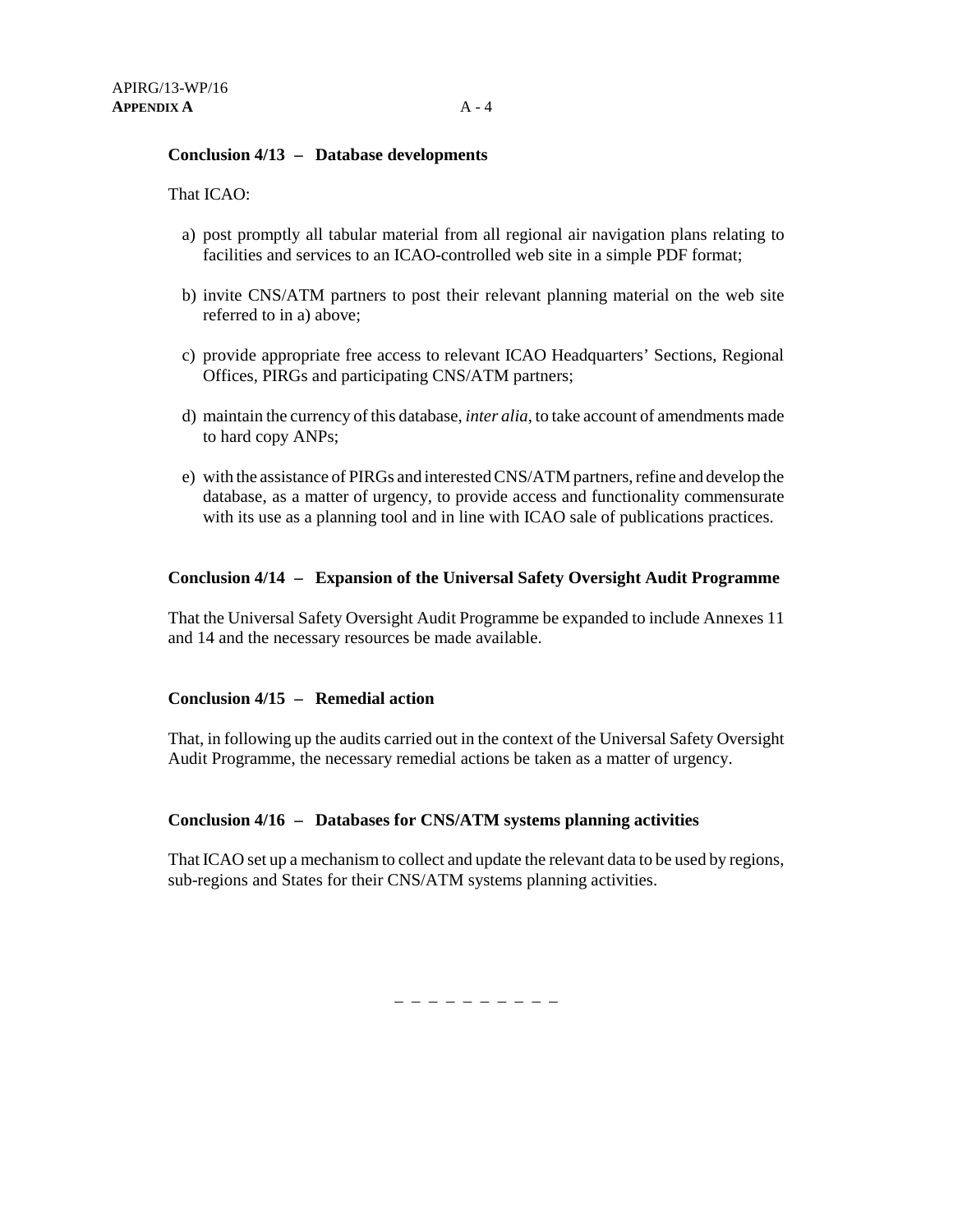# **APPENDIX B**

# **ALLPIRG/4 CONCLUSIONS REQUIRING ACTION BY PIRGS**

|                                                                                                                                                                                                                                                                                                             |                                                                                       | Q3, 2001 |                                     | Q4, 2001 |  | Q1, 2002 |  | Q2, 2002 |  | Q3, 2002 |             |  |  |             |
|-------------------------------------------------------------------------------------------------------------------------------------------------------------------------------------------------------------------------------------------------------------------------------------------------------------|---------------------------------------------------------------------------------------|----------|-------------------------------------|----------|--|----------|--|----------|--|----------|-------------|--|--|-------------|
| Conclusion/Follow-up                                                                                                                                                                                                                                                                                        | Action by PIRG                                                                        |          | Jul Aug Sep Oct Nov Dec Jan Feb Mar |          |  |          |  |          |  |          | Apr May Jun |  |  | Jul Aug Sep |
| A general framework and terms of reference for interregional coordination meetings (Conclusion 4/1)                                                                                                                                                                                                         |                                                                                       |          |                                     |          |  |          |  |          |  |          |             |  |  |             |
| The Council approves a general<br>framework and terms of reference<br>for interregional coordination<br>meetings (IRCMs) as set out in<br>Appendices A and B to the report<br>on Agenda Item 2.                                                                                                             | Adopt the general<br>framework and terms<br>of reference for<br>IRCMs - one-time task |          |                                     |          |  |          |  |          |  |          |             |  |  |             |
| Interregional meetings specifically dedicated to interface areas (Conclusion 4/2)                                                                                                                                                                                                                           |                                                                                       |          |                                     |          |  |          |  |          |  |          |             |  |  |             |
| ICAO will convene interregional<br>meetings, as and when required,<br>to address the specifically<br>focussed interface problems and<br>other issues of neighbouring<br>States and/or neighbouring<br>regions as a whole.                                                                                   | Convene interregional<br>meetings - ongoing<br>task                                   |          |                                     |          |  |          |  |          |  |          |             |  |  |             |
| Increased emphasis on addressing interregional issues and missing elements (Conclusion 4/3)                                                                                                                                                                                                                 |                                                                                       |          |                                     |          |  |          |  |          |  |          |             |  |  |             |
| With a view to facilitating<br>interregional planning and the<br>harmonization of air navigation<br>systems, ICAO and the CNS/ATM<br>partners to put more emphasis on<br>the addressing of interregional<br>issues and the missing elements<br>as outlined in Appendix C to the<br>report on Agenda Item 2. | Address relevant<br>issues - ongoing task                                             |          |                                     |          |  |          |  |          |  |          |             |  |  |             |
| Publication and maintenance of ANP/FASID documents (Conclusion 4/4)                                                                                                                                                                                                                                         |                                                                                       |          |                                     |          |  |          |  |          |  |          |             |  |  |             |
| ICAO to ensure that sufficient<br>resources and priorities are<br>accorded to the publication of<br>ANP/FASID documents                                                                                                                                                                                     | Note that ICAO is<br>progressing the task                                             |          |                                     |          |  |          |  |          |  |          |             |  |  |             |
| The ANP/FASID to be kept up-to-<br>date through regular amendments<br>thereto.                                                                                                                                                                                                                              | Note - ongoing task                                                                   |          |                                     |          |  |          |  |          |  |          |             |  |  |             |
| Consistency in aeronautical information (Conclusion 4/5)                                                                                                                                                                                                                                                    |                                                                                       |          |                                     |          |  |          |  |          |  |          |             |  |  |             |
| On the basis of work being done<br>in the European Region, ICAO to<br>make every effort to increase the<br>awareness of all States of the<br>need to ensure the consistency of<br>aeronautical information, including<br>the development of additional<br>guidance material, if necessary                   | Note that ICAO is<br>progressing the task                                             |          |                                     |          |  |          |  |          |  |          |             |  |  |             |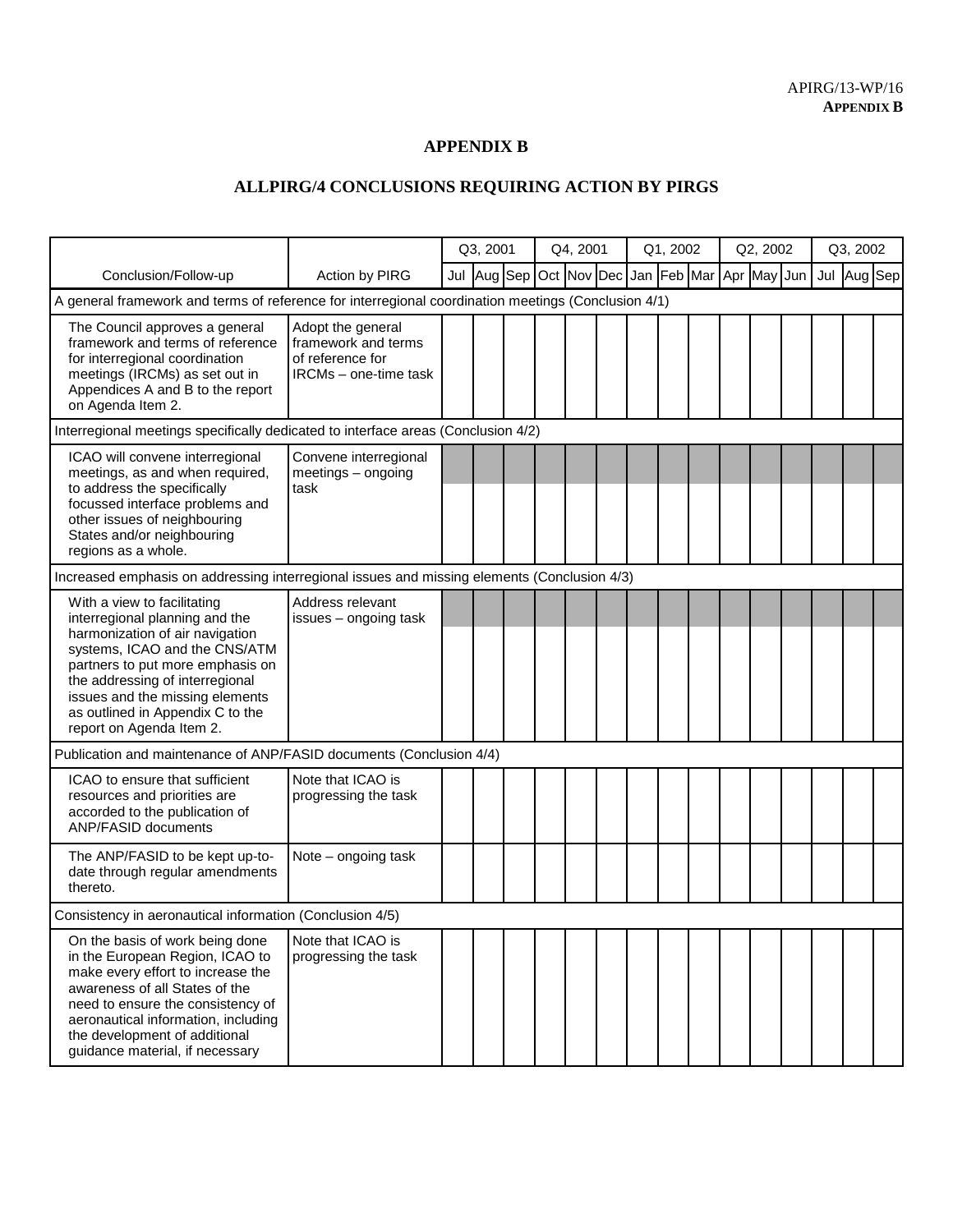# APIRG/13-WP/16 **APPENDIX B** B - 2

|                                                                                                                                                                                                                                                                                   |                                                                                 | Q3, 2001 |                                     |  | Q4, 2001 |  |  | Q1, 2002 |  |  | Q2, 2002    | Q3, 2002 |             |  |
|-----------------------------------------------------------------------------------------------------------------------------------------------------------------------------------------------------------------------------------------------------------------------------------|---------------------------------------------------------------------------------|----------|-------------------------------------|--|----------|--|--|----------|--|--|-------------|----------|-------------|--|
| Conclusion/Follow-up                                                                                                                                                                                                                                                              | Action by PIRG                                                                  |          | Jul Aug Sep Oct Nov Dec Jan Feb Mar |  |          |  |  |          |  |  | Apr May Jun |          | Jul Aug Sep |  |
| On the basis of work being done<br>in the European Region, ICAO to<br>draw States' attention to the<br>importance of implementation of<br>the new ICAO standard<br>aeronautical information<br>publication format.                                                                | Note that ICAO is<br>addressing a State<br>letter                               |          |                                     |  |          |  |  |          |  |  |             |          |             |  |
| RVSM certification process (Conclusion 4/6)                                                                                                                                                                                                                                       |                                                                                 |          |                                     |  |          |  |  |          |  |  |             |          |             |  |
| ICAO to develop a suitable<br>standard for use by States in<br>certification of aircraft for RVSM<br>operation and provide appropriate<br>guidance to support the global<br>harmonization of RVSM approval<br>processes.                                                          | Note that ICAO is<br>progressing the task                                       |          |                                     |  |          |  |  |          |  |  |             |          |             |  |
| Adoption of a uniform format for the reporting of WGS-84 implementation (Conclusion 4/7)                                                                                                                                                                                          |                                                                                 |          |                                     |  |          |  |  |          |  |  |             |          |             |  |
| The table available at Appendix D<br>to the report on Agenda Item 2 to<br>be adopted as a uniform format<br>for the reporting of WGS-84<br>implementation by PIRGs and<br>States.                                                                                                 | Adopt the uniform<br>format for reporting of<br><b>WGS-84</b><br>implementation |          |                                     |  |          |  |  |          |  |  |             |          |             |  |
| Environmental benefits of CNS/ATM systems (Conclusion 4/8)                                                                                                                                                                                                                        |                                                                                 |          |                                     |  |          |  |  |          |  |  |             |          |             |  |
| ICAO Regional Offices and PIRGs<br>to support ICAO/CAEP efforts to<br>expand the methodology for the<br>quantification of CNS/ATM<br>environmental benefits to each<br>region by collecting data, as<br>necessary;                                                                | Support the<br>ICAO/CAEP efforts                                                |          |                                     |  |          |  |  |          |  |  |             |          |             |  |
| ICAO/CAEP to continue its work<br>on the expansion of the<br>methodology for the assessment<br>of the environmental benefits<br>associated with the<br>implementation of CNS/ATM<br>systems to the various regions                                                                | Note that ICAO is<br>progressing the task                                       |          |                                     |  |          |  |  |          |  |  |             |          |             |  |
| ICAO to proceed with the revision<br>of the methodology for inclusion in<br>the Global Air Navigation Plan for<br>CNS/ATM Systems (Doc 9750) at<br>the earliest opportunity                                                                                                       | Note that ICAO is<br>progressing the task                                       |          |                                     |  |          |  |  |          |  |  |             |          |             |  |
| Support for the ICAO position at WRC-2003 (Conclusion 4/9)                                                                                                                                                                                                                        |                                                                                 |          |                                     |  |          |  |  |          |  |  |             |          |             |  |
| Regional planning groups and<br>regional offices address matters<br>concerning the allocation and<br>protection of radio frequency<br>spectrum, in coordination with<br>national civil aviation authorities,<br>ICAO Headquarters and regional<br>telecommunication organizations | Address and support<br>ICAO's position at<br><b>WRC-2003</b>                    |          |                                     |  |          |  |  |          |  |  |             |          |             |  |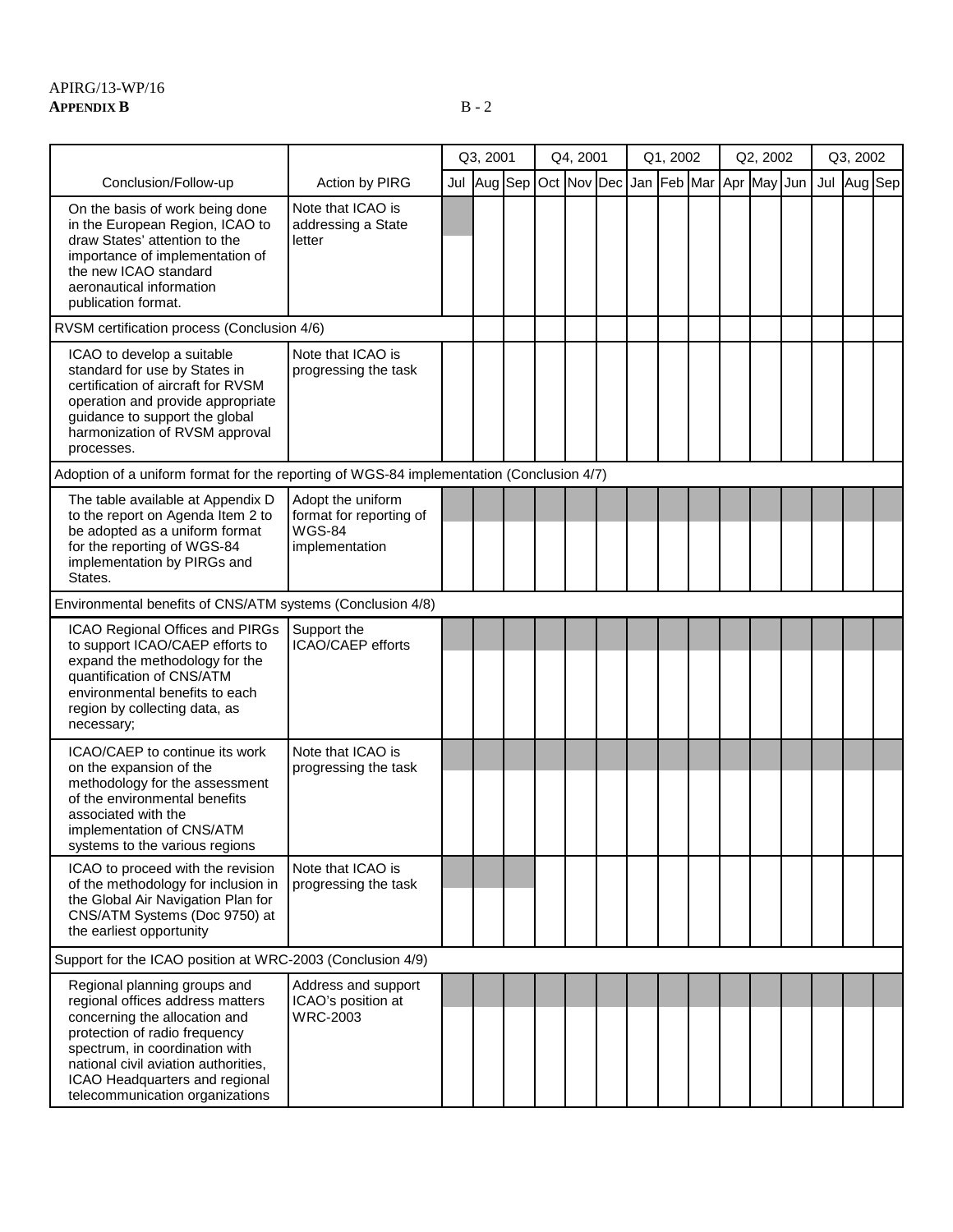| ۰.<br>۰.<br>۰.<br>× |
|---------------------|
|---------------------|

|                                                                                                                                                                                                                                                                                                                                                                                                                                                                                                                                                                                                    |                                                                                                                         | Q3, 2001                                        |  | Q4, 2001 |  | Q1, 2002 |  | Q2, 2002 |  | Q3, 2002    |  |
|----------------------------------------------------------------------------------------------------------------------------------------------------------------------------------------------------------------------------------------------------------------------------------------------------------------------------------------------------------------------------------------------------------------------------------------------------------------------------------------------------------------------------------------------------------------------------------------------------|-------------------------------------------------------------------------------------------------------------------------|-------------------------------------------------|--|----------|--|----------|--|----------|--|-------------|--|
| Conclusion/Follow-up                                                                                                                                                                                                                                                                                                                                                                                                                                                                                                                                                                               | Action by PIRG                                                                                                          | Jul Aug Sep Oct Nov Dec Jan Feb Mar Apr May Jun |  |          |  |          |  |          |  | Jul Aug Sep |  |
| Reporting of shortcomings and deficiencies (Conclusion 4/10)                                                                                                                                                                                                                                                                                                                                                                                                                                                                                                                                       |                                                                                                                         |                                                 |  |          |  |          |  |          |  |             |  |
| That, where a State, by virtue of<br>Article 38, has notified ICAO of a<br>difference to Standards and<br><b>Recommended Practices</b><br>governing the actual provision of<br>facilities and services listed in an<br>air navigation plan, the non-<br>implementation of a facility or<br>service, in the context of the<br>uniform methodology for the<br>identification and reporting of air<br>navigation shortcomings and<br>deficiencies, should not be<br>reported as either a shortcoming<br>or a deficiency when it has no<br>negative impact on safety,<br>regularity and/or efficiency. | Note and implement in<br>addressing<br>shortcomings and<br>deficiencies in air<br>navigation services -<br>ongoing task |                                                 |  |          |  |          |  |          |  |             |  |
| Single definition (Conclusion 4/11)                                                                                                                                                                                                                                                                                                                                                                                                                                                                                                                                                                |                                                                                                                         |                                                 |  |          |  |          |  |          |  |             |  |
| That ICAO be invited to refine the<br>following single definition of a<br>shortcoming/deficiency with a view<br>to its incorporation into the uniform<br>methodology for the identification<br>and reporting of air navigation<br>shortcomings and deficiencies:<br>"A deficiency is a situation where a<br>facility, service or a procedure is<br>not provided in accordance with<br><b>ICAO Standards and</b><br>Recommended Practices which<br>has a negative impact on the<br>safety, regularity and/or efficiency<br>of international civil aviation".                                        | Note that further<br>refinement of the<br>definition is on hand by<br>the ANC/Council                                   |                                                 |  |          |  |          |  |          |  |             |  |
| EUROCONTROL planning and implementation methods (Conclusion 4/12)                                                                                                                                                                                                                                                                                                                                                                                                                                                                                                                                  |                                                                                                                         |                                                 |  |          |  |          |  |          |  |             |  |
| That, with a view to benefitting<br>from EUROCONTROL's experience<br>and expertise in the field of<br>performance-driven planning and<br>implementation methods,<br>particularly with regard to the<br>collaborative links that the agency<br>maintained with its CNS/ATM<br>partners, PIRGs:                                                                                                                                                                                                                                                                                                      |                                                                                                                         |                                                 |  |          |  |          |  |          |  |             |  |
| study the approach to planning<br>and implementation taken by<br>EUROCONTROL, with a view to<br>the possible application of its<br>elements in their respective<br>regions of responsibility; and                                                                                                                                                                                                                                                                                                                                                                                                  | Note                                                                                                                    |                                                 |  |          |  |          |  |          |  |             |  |
| take steps to issue appropriate<br>invitations for EUROCONTROL's<br>attendance at PIRG meetings.                                                                                                                                                                                                                                                                                                                                                                                                                                                                                                   | Note                                                                                                                    |                                                 |  |          |  |          |  |          |  |             |  |